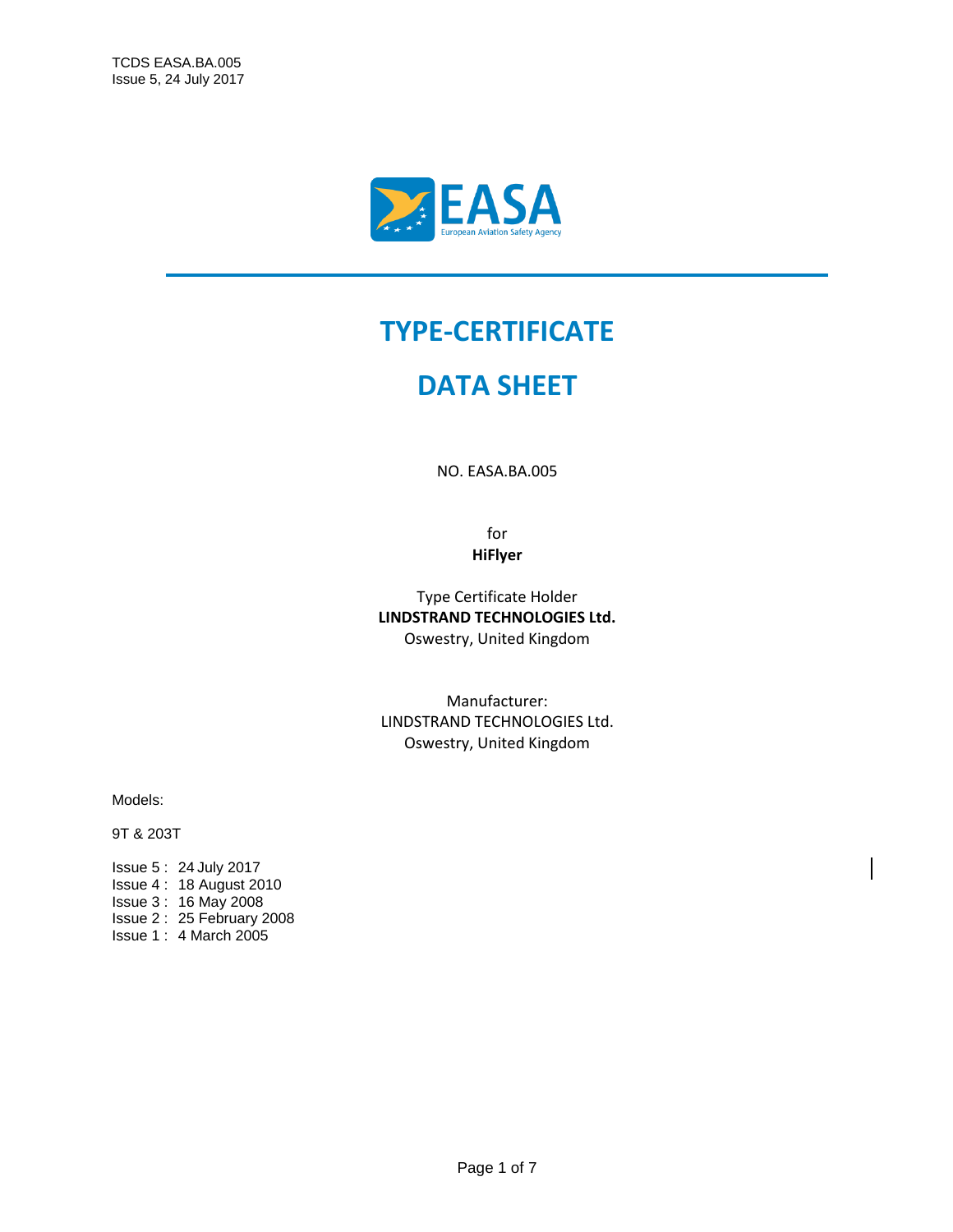# **CONTENT**

### **SECTION 1: GENERAL, 203T Type Design**

| <b>I.</b> General                                               | 3 |
|-----------------------------------------------------------------|---|
| <b>II.</b> Certification Basis                                  | 3 |
| <b>III.</b> Technical Characteristics and Operating Limitations | 3 |
| <b>IV.</b> Operating and Service Instructions                   | 4 |
| V. Notes                                                        | 5 |

### **SECTION 2: GENERAL, 9T Type Design**

| <b>I.</b> General                                               | 6 |
|-----------------------------------------------------------------|---|
| <b>II.</b> Certification Basis                                  | 6 |
| <b>III.</b> Technical Characteristics and Operating Limitations | 6 |
| <b>IV.</b> Operating and Service Instructions                   |   |
| V. Notes                                                        |   |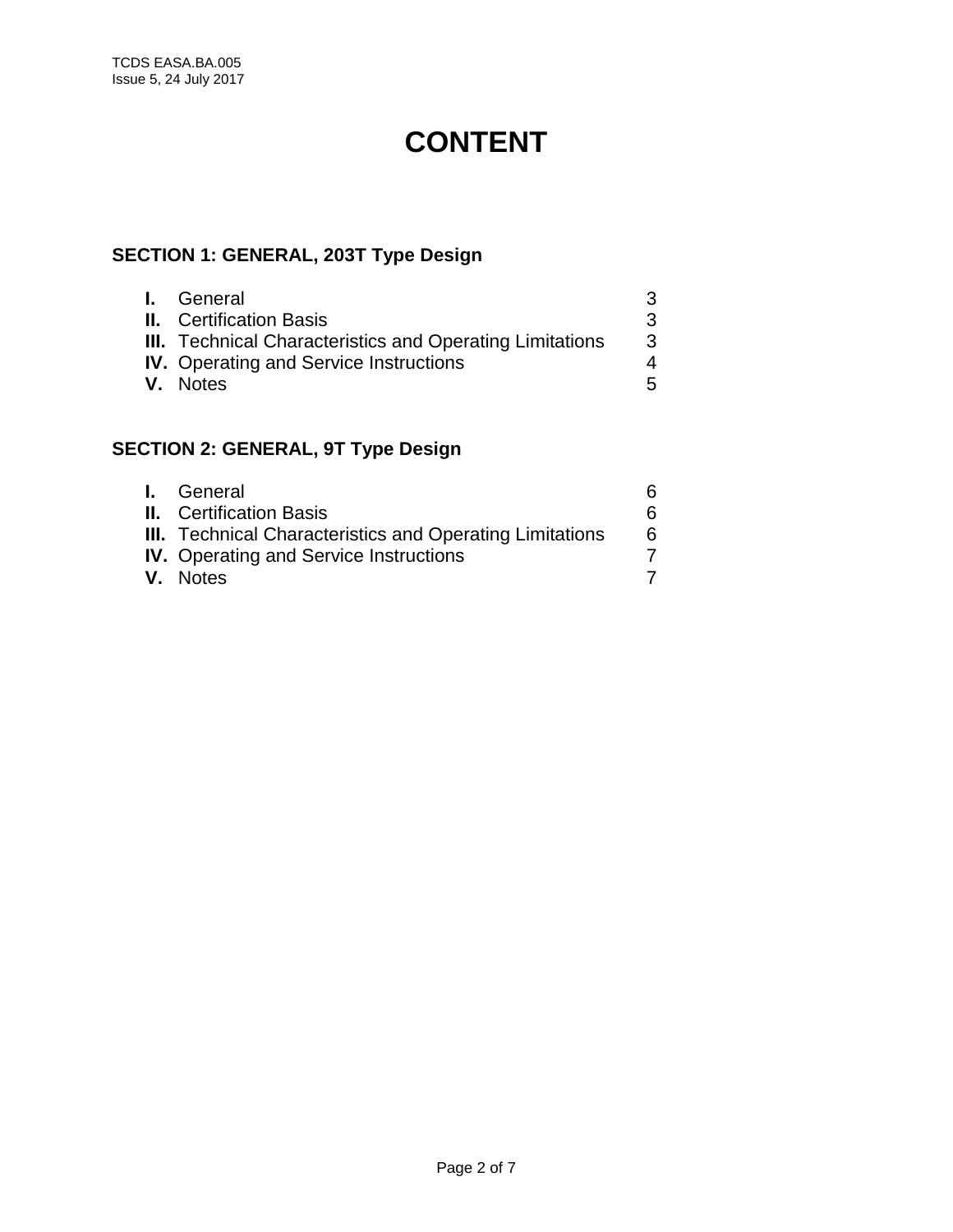#### **SECTION 1**

| General                        |                                     |                                                                                                          |
|--------------------------------|-------------------------------------|----------------------------------------------------------------------------------------------------------|
| 1.                             | Data Sheet No. EASA.BA.005          | Issue Date: 18 August 2010                                                                               |
| 2.                             | Type/Variant or Model               | 203T                                                                                                     |
| 3.                             | Airworthiness Category              | Standard class                                                                                           |
| 4.                             | <b>Type Certificate Holder</b>      | Lindstrand Technologies Ltd.<br>Maesbury Road<br>Oswestry, Shropshire, SY10 8HA<br><b>United Kingdom</b> |
| 5.                             | Manufacturer                        | Lindstrand Technologies Ltd.<br>Maesbury Road<br>Oswestry, Shropshire, SY10 8HA<br><b>United Kingdom</b> |
| 6.                             | CAA UK Type Certification Date      | n/a                                                                                                      |
| 7.                             | <b>CAA UK Application Date</b>      | 9 September 2003                                                                                         |
| 8.                             | <b>CAA UK Recommendation Date</b>   | 25 February 2005                                                                                         |
| 9.                             | <b>EASA Type Certification Date</b> | 4 March 2005                                                                                             |
| 10.                            | <b>TCDS History</b>                 | n/a                                                                                                      |
| 11.                            | Serial Number Applicability         | see Notes 1, and 2, in V.                                                                                |
| <b>II. Certification Basis</b> |                                     |                                                                                                          |

#### **II. Certification Basis**

| 1. | Reference Date for Determining the<br>Applicable Requirements | 9 September 2003                                  |
|----|---------------------------------------------------------------|---------------------------------------------------|
| 2. | <b>CAA UK Type Certificate</b><br>Data Sheet No.              | n/a                                               |
| 3. | <b>Certification Basis</b>                                    | CRI A-01 Issue 2 (closed, dated 14 February 2005) |
| 4. | Airworthiness Requirements<br>2003)                           | Draft CS 31TGB (final CG9 draft 27 February       |
| 5. | Elected to Comply Requirements                                | none                                              |
| 6. | <b>Special Conditions</b>                                     | none                                              |
| 7. | Exemptions                                                    | none                                              |
| 8. | Equivalent Level of Safety Findings                           | none                                              |

#### **III. Technical Characteristics and Operational Limitations**

| <b>Type Design Definition</b> | Drawing list for tethered gas balloon type 203T, HF-001-A-001,<br>Issue 4.0 or subsequent approved by EASA                   |
|-------------------------------|------------------------------------------------------------------------------------------------------------------------------|
|                               | For the ascent/descent device:                                                                                               |
|                               | David Brown winch:<br>Drawing list WI-001-A-001, Issue 1.0 and subsequent new editions<br>and changes to it approved by EASA |
|                               | LTL winch:<br>Drawing list WI-002-A-001, Issue 2.0 and subsequent new editions<br>and changes to it approved by EASA         |
|                               | HydroTechnics winch (see V.3):                                                                                               |

Page 3 of 7 General assembly drawing ACFR-LTL-HF-HYD.WI-001-K-001, Issue 1 and subsequent new editions and changes to it approved by EASA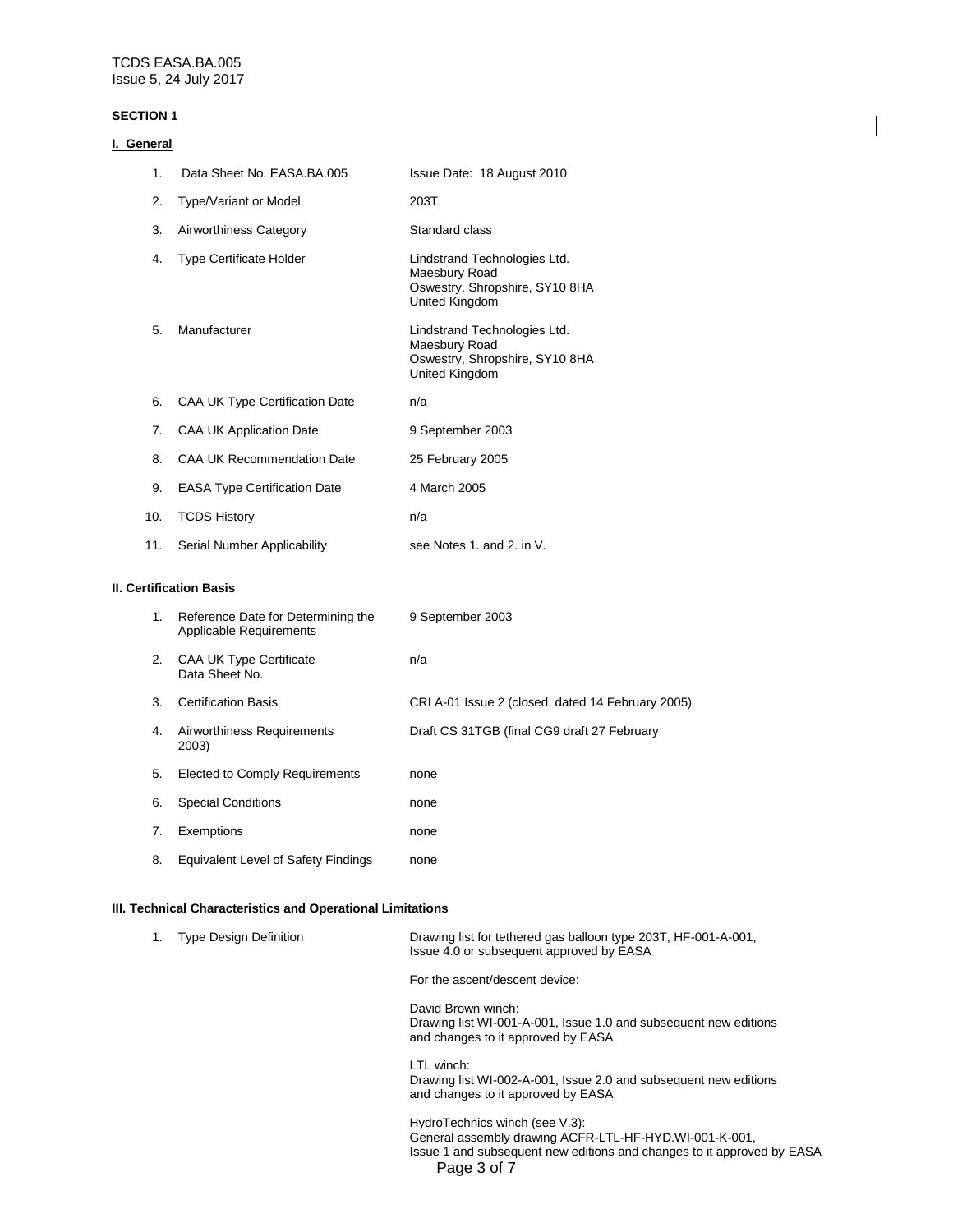| 2. | Description/Dimensions                 | Stationary, manned tethered gas balloon for passenger transport                                                                                                                                                                                                                       |
|----|----------------------------------------|---------------------------------------------------------------------------------------------------------------------------------------------------------------------------------------------------------------------------------------------------------------------------------------|
|    |                                        | 2.1<br>Envelope<br>Spherical coated fabric envelope of about 5,790 m <sup>3</sup> total volume<br>consisting of 24 vertical gores, with load transfer by net and lines; 20%<br>ballonet in lower part of the envelope; automatically and manually<br>controllable over-pressure valve |
|    |                                        | $2.2\phantom{0}$<br>Gondola<br>Four-part gondola with octagonal gangway, stainless steel frames; side<br>walls with wicker or PVC covers                                                                                                                                              |
|    |                                        | Outer diameter<br>520 cm<br>Inner diameter<br>346 cm<br>Height<br>210 cm<br>117 cm<br>Inner height of gondola wall :                                                                                                                                                                  |
| 3. | Equipment                              | 1<br>Envelope pressure gauge<br>Helium temperature gauge<br>1<br>1<br>Load cell in the tether system<br>Wind speed anemometer<br>1<br>Outside air temperature gauge<br>1<br>Ballonet pressure gauge<br>1<br>Auto/manual helium valve switch<br>1                                      |
| 4. | <b>Ground Facilities</b>               | Stationary electric motor-driven cable winch as the ascent/descent<br>device, usable cable length 160 m<br>David Brown and LTL winch:<br>With electric motor emergency back-up unit.                                                                                                  |
|    |                                        | HydroTechnics winch:<br>Diesel powered generator as emergency back-up unit for electric power to<br>drive the hydraulic pumps.                                                                                                                                                        |
| 5. | Occupants                              | Maximum:<br>31                                                                                                                                                                                                                                                                        |
|    |                                        | Minimum :<br>1                                                                                                                                                                                                                                                                        |
| 6. | Maximum Mass                           | 2 109 kg                                                                                                                                                                                                                                                                              |
|    |                                        | Permitted range of cable force measured by the load cell in the tether system<br>(also known as 'free lift'):                                                                                                                                                                         |
|    |                                        | Maximum:<br>36 228 N when gondola rests on the ground                                                                                                                                                                                                                                 |
|    |                                        | 8 829 N with gondola loaded and lifted<br>Minimum :                                                                                                                                                                                                                                   |
|    | 7. Life Limit Parts                    | see Maintenance Manuals                                                                                                                                                                                                                                                               |
| 8. | Lifting Gas                            | Helium                                                                                                                                                                                                                                                                                |
|    | IV. Operating and Service Instructions |                                                                                                                                                                                                                                                                                       |
| 1. | <b>Operating Instructions</b>          | Flight Manual for the 203T tethered gas balloon with David Brown<br>Winch, TAOM Issue 5 and subsequent EASA approved<br>Supplements and changes (see V.4)                                                                                                                             |

- Flight Manual for the LTL winch: TAFM Issue 1.0, and subsequent EASA approved supplements and changes
- Flight Manual for the HydroTechnics winch: TAOM Issue 5.2 (see V.4)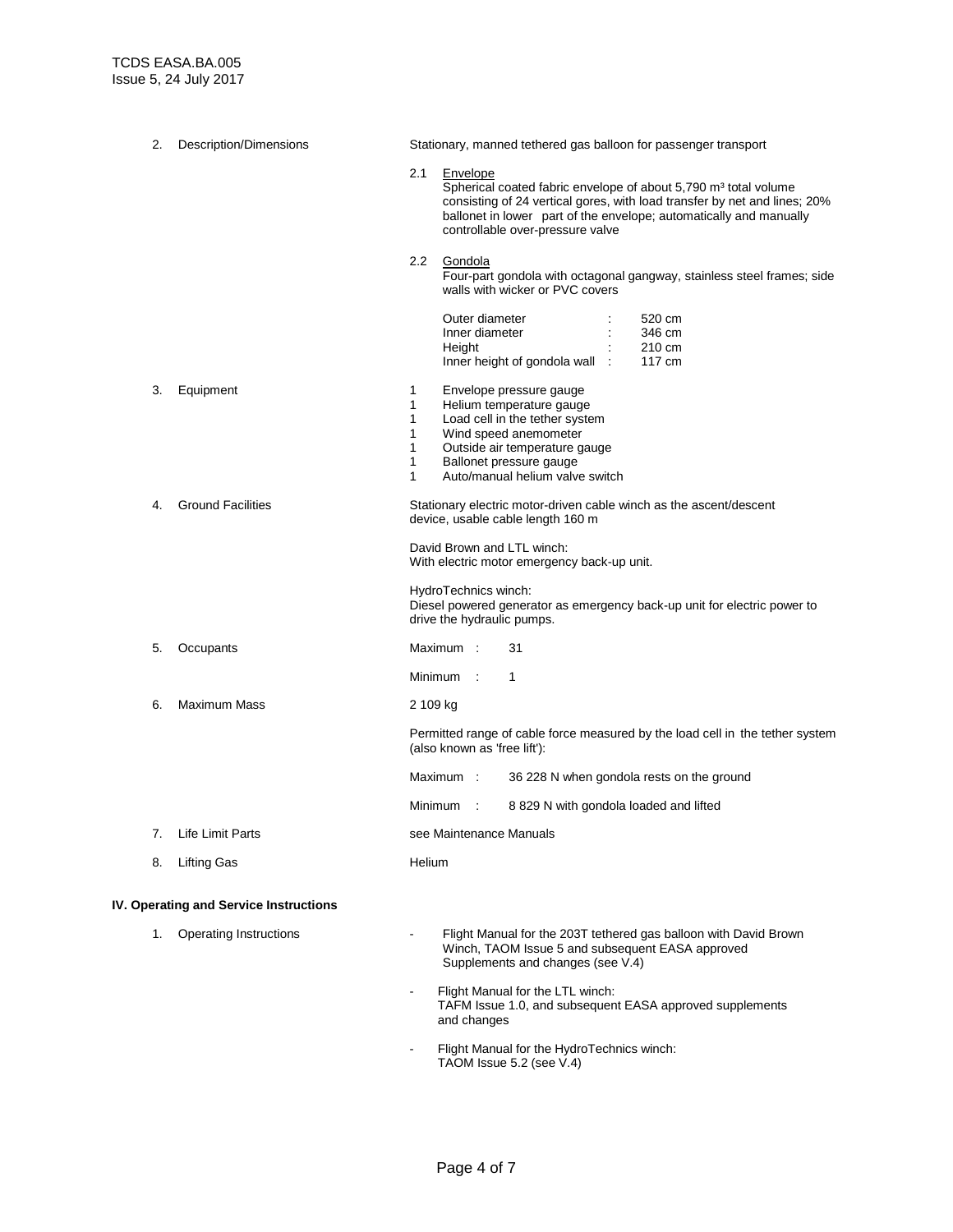2. Service Instructions **- Maintenance Manual for the 203T tethered gas balloon (not** winches), TAOM MM Issue 1.9, and subsequent

accepted supplements and changes

Maintenance Manual for the David Brown winch: DBSP WOMM Issue 6.0 and subsequent accepted supplements and changes

Maintenance Manual for the LTL winch: LTL WOMM Issue 1.0, and subsequent accepted supplements and changes

Maintenance Manual for the HydroTechnics winch: HYD.WOMM-001 Issue 1 and subsequent accepted supplements and changes

#### **V. Notes**

 1. Serial number applicability of TC/TCDS: Due to the HiFlyer having been produced in various forms since 1997 as a non-aviation product, there may be some retrospective 'catching-up' of some of these pre-existing machines as aircraft. If this takes place, it will be signified by their serial numbers being added to this TCDS (see Note 2.).

Unless a request is made to EASA by the Type Certificate holder (LTL) to exclude specific serial numbers, it will Be assumed that Hiflyers (including their winches) produced after the date of the initial issue of the EASA Type Certificate are classified as EASA aircraft and fully covered by the type certificate exercise. If any doubts exists As to the certification status of any Hiflyer component (including the winch) the Type Certificate Holder should be contacted.

2. Serial numbers converted to aircraft post-build and in conformity with TCDS.BA.005:

HF 010

- 3. The approval is limited to the HydroTechnics winch conforming to ACFR-LTL-HF-HYD.WI-001-K-001 used beneath the balloon serial number s/n HF 057
- 4. Flight Manual TAOM Issue 5.2 applies exclusively for operation with the HydroTechnics winch conforming to ACFR-LTL-HF-HYD.WI-001-K-001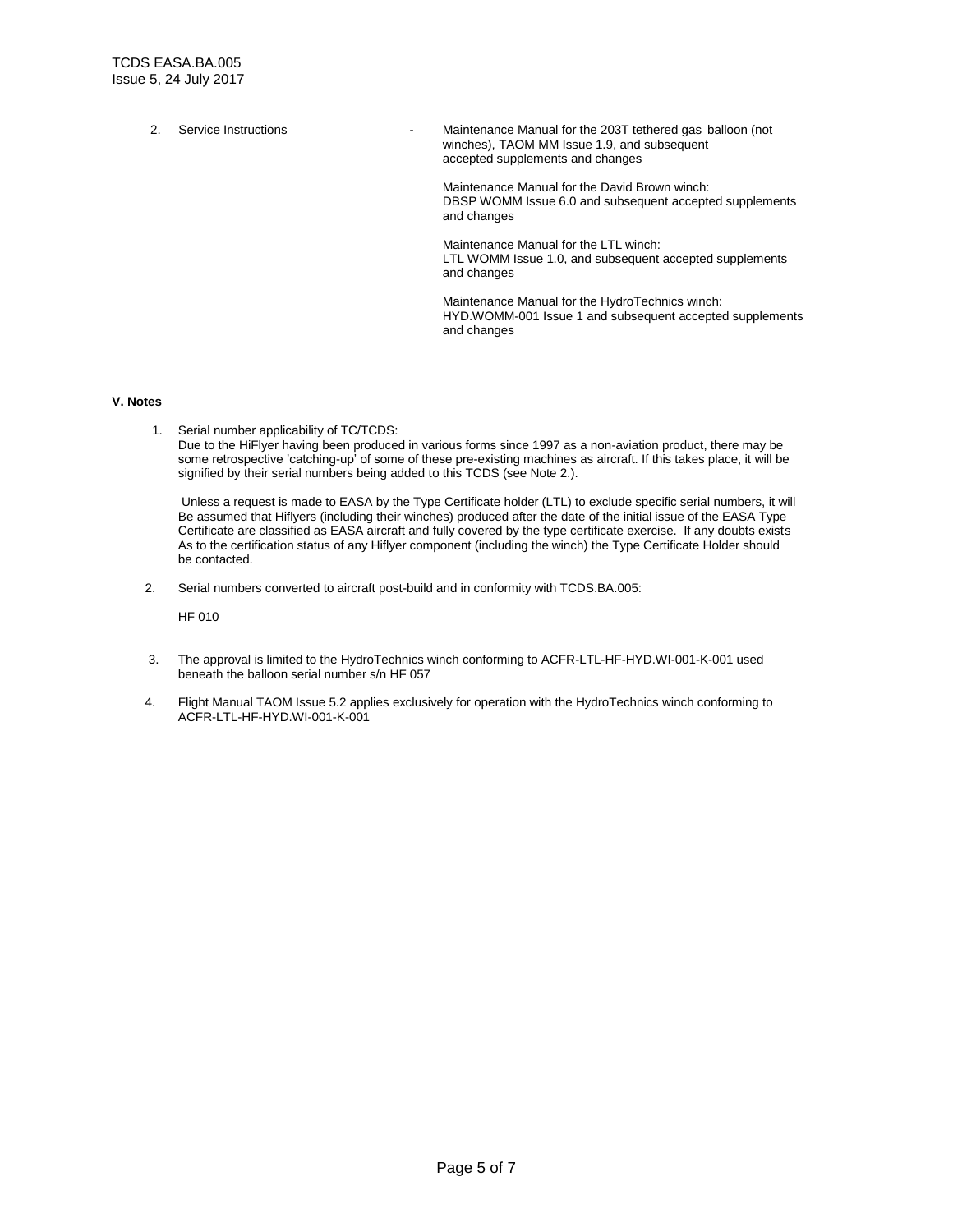#### **SECTION 2**

| I. General                     |                                                                          |                                                                                                          |
|--------------------------------|--------------------------------------------------------------------------|----------------------------------------------------------------------------------------------------------|
| 1.                             | Data Sheet No. EASA.BA.005                                               | Re-Issue Date: 24 July 2017                                                                              |
| 2.                             | Type/Variant or Model                                                    | 9T                                                                                                       |
| 3.                             | Airworthiness Category                                                   | Standard class                                                                                           |
| 4.                             | <b>Type Certificate Holder</b>                                           | Lindstrand Technologies Ltd.<br>Maesbury Road<br>Oswestry, Shropshire, SY10 8HA<br>United Kingdom        |
| 5.                             | Manufacturer                                                             | Lindstrand Technologies Ltd.<br>Maesbury Road<br>Oswestry, Shropshire, SY10 8HA<br><b>United Kingdom</b> |
| 6.                             | CAA UK Type Certification Date                                           | n/a                                                                                                      |
| 7.                             | <b>CAA UK Application Date</b>                                           | 12 January 2017                                                                                          |
| 8.                             | <b>CAA UK Recommendation Date</b>                                        | 12 July 2017                                                                                             |
| 9.                             | <b>EASA Type Certification Date</b>                                      | 24 July 2017                                                                                             |
| 10.                            | <b>TCDS History</b>                                                      | Re-issue to cover 9T; see Section 2, I, 1. above                                                         |
| 11.                            | Serial Number Applicability                                              | LTL-9T-001 and subsequent                                                                                |
| <b>II. Certification Basis</b> |                                                                          |                                                                                                          |
| 1.                             | Reference Date for Determining the<br>Applicable Requirements            | 4 September 2016                                                                                         |
| 2.                             | CAA UK Type Certificate<br>Data Sheet No.                                | n/a                                                                                                      |
| 3.                             | <b>Certification Basis</b><br>and it being a change to an existing TCDS. | See Section 2, II, 3 below. No CRI A-01 raised due to simplicity of product                              |
| 4.                             | Airworthiness Requirements                                               | CS 31TGB (Issue 1)                                                                                       |
| 5.                             | Elected to Comply Requirements                                           | none                                                                                                     |
| 6.                             | <b>Special Conditions</b>                                                | none                                                                                                     |
| 7.                             | Exemptions                                                               | none                                                                                                     |
| 8.                             | <b>Equivalent Level of Safety Findings</b>                               | none                                                                                                     |

#### **III. Technical Characteristics and Operational Limitations**

| <b>Type Design Definition</b> |     | Drawing list for tethered gas balloon type 9T, EG-025-A-001,<br>Issue 1.0 or subsequent approved by EASA                                                                                                                          |
|-------------------------------|-----|-----------------------------------------------------------------------------------------------------------------------------------------------------------------------------------------------------------------------------------|
| Description/Dimensions        |     | Stationary, manned tethered gas balloon for passenger transport                                                                                                                                                                   |
|                               | 2.1 | Envelope                                                                                                                                                                                                                          |
|                               |     | Spherical coated fabric envelope of approximately 255m <sup>3</sup> total volume<br>consisting of 16 vertical gores with load transfer via 8 load patches and<br>ropes. Envelope fitted with rapid deflation device and automatic |

overpressure valve with manual override.